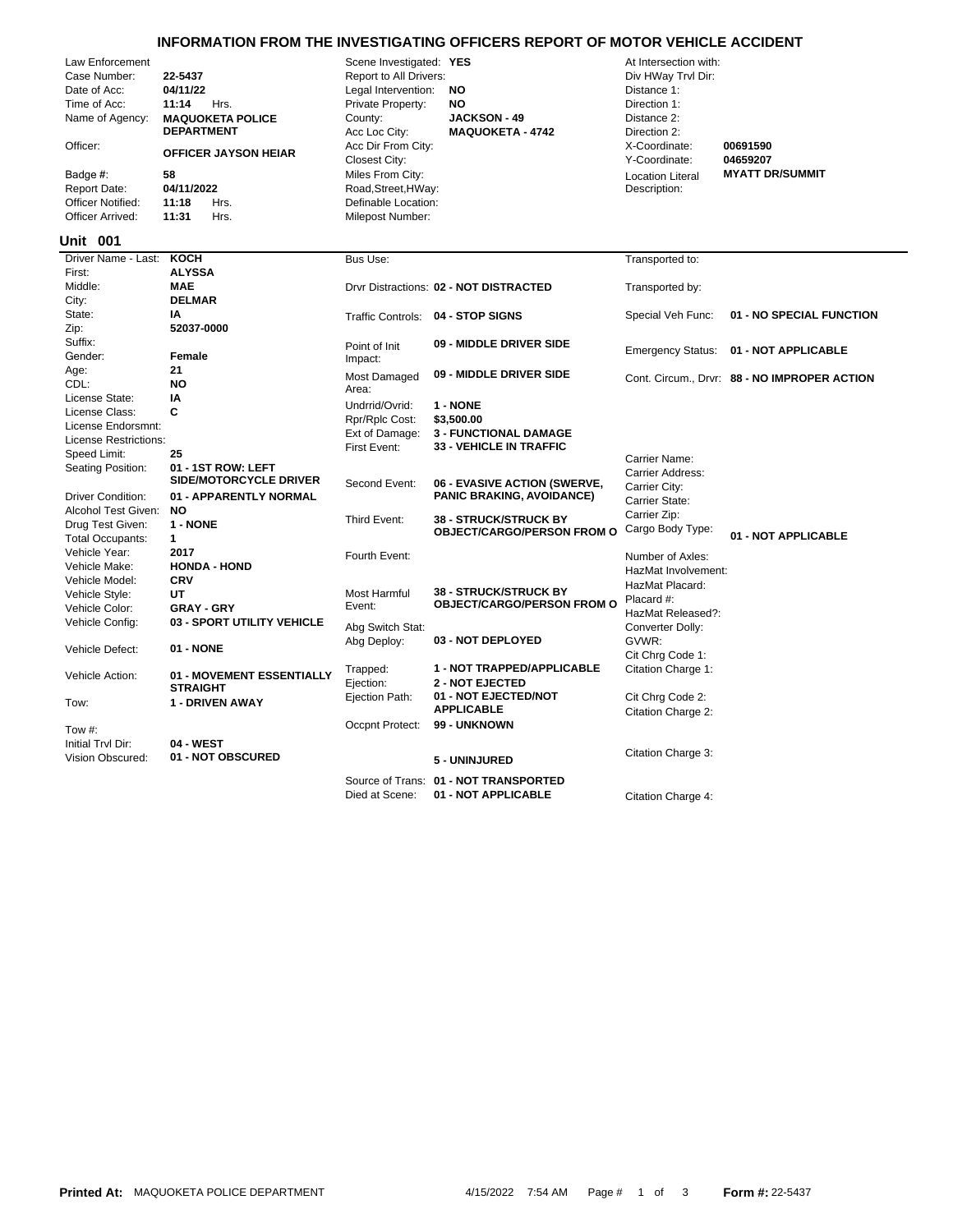## **002 Unit**

| אט וווי                        |                                              |                                |                                             |                          |                                                            |
|--------------------------------|----------------------------------------------|--------------------------------|---------------------------------------------|--------------------------|------------------------------------------------------------|
| Driver Name - Last:            | <b>STREETS</b>                               | Bus Use:                       |                                             | Transported to:          |                                                            |
| First:                         | <b>EMILY</b>                                 |                                |                                             |                          |                                                            |
| Middle:                        | <b>ELLEN</b>                                 |                                | Drvr Distractions: 15 - INATTENTIVE/LOST IN | Transported by:          |                                                            |
| City:                          | <b>DUBUQUE</b>                               |                                | <b>THOUGHT</b>                              |                          |                                                            |
| State:                         | ΙA                                           | <b>Traffic Controls:</b>       | <b>04 - STOP SIGNS</b>                      | Special Veh Func:        | 01 - NO SPECIAL FUNCTION                                   |
| Zip:                           | 52001-0000                                   |                                |                                             |                          |                                                            |
| Suffix:                        |                                              | Point of Init                  | <b>12 - FRONT MIDDLE</b>                    |                          |                                                            |
| Gender:                        | Female                                       | Impact:                        |                                             | <b>Emergency Status:</b> | 01 - NOT APPLICABLE                                        |
| Age:                           | 43                                           | Most Damaged                   | <b>12 - FRONT MIDDLE</b>                    |                          |                                                            |
| CDL:                           | <b>NO</b>                                    | Area:                          |                                             |                          | Cont. Circum., Drvr: 40 - FTYROW: FROM STOP<br><b>SIGN</b> |
| License State:                 | IA                                           | Undrrid/Ovrid:                 | 1 - NONE                                    |                          |                                                            |
| License Class:                 | C                                            |                                |                                             |                          |                                                            |
| License Endorsmnt:             |                                              | Rpr/Rplc Cost:                 | \$4,000.00<br><b>4 - DISABLING DAMAGE</b>   |                          |                                                            |
| License Restrictions: <b>B</b> |                                              | Ext of Damage:<br>First Event: | <b>33 - VEHICLE IN TRAFFIC</b>              |                          |                                                            |
| Speed Limit:                   | 25                                           |                                |                                             | Carrier Name:            |                                                            |
| Seating Position:              | 01 - 1ST ROW: LEFT                           |                                |                                             | Carrier Address:         |                                                            |
|                                | SIDE/MOTORCYCLE DRIVER                       | Second Event:                  | <b>38 - STRUCK/STRUCK BY</b>                | Carrier City:            |                                                            |
| <b>Driver Condition:</b>       | 06 - UNDER THE INFLUENCE O                   |                                | <b>OBJECT/CARGO/PERSON FROM O</b>           | Carrier State:           |                                                            |
| Alcohol Test Given:            | <b>YES</b>                                   |                                |                                             | Carrier Zip:             |                                                            |
| Drug Test Given:               | 1 - NONE                                     | Third Event:                   |                                             | Cargo Body Type:         |                                                            |
| <b>Total Occupants:</b>        | $\mathbf{1}$                                 |                                |                                             |                          | 01 - NOT APPLICABLE                                        |
| Vehicle Year:                  | 2011                                         | Fourth Event:                  |                                             | Number of Axles:         |                                                            |
| Vehicle Make:                  | ΤΟΥΟΤΑ - ΤΟΥΤ                                |                                |                                             | HazMat Involvement:      |                                                            |
| Vehicle Model:                 | <b>CAMRY</b>                                 |                                |                                             | HazMat Placard:          |                                                            |
| Vehicle Style:                 | 4D                                           | <b>Most Harmful</b>            | <b>38 - STRUCK/STRUCK BY</b>                | Placard #:               |                                                            |
| Vehicle Color:                 | SILVER - SIL                                 | Event:                         | <b>OBJECT/CARGO/PERSON FROM O</b>           | HazMat Released?:        |                                                            |
| Vehicle Config:                | 01 - PASSENGER CAR                           | Abg Switch Stat:               |                                             | Converter Dolly:         |                                                            |
|                                |                                              | Abg Deploy:                    | 03 - NOT DEPLOYED                           | GVWR:                    |                                                            |
| Vehicle Defect:                | 01 - NONE                                    |                                |                                             | Cit Chrg Code 1:         | 321J.2(2)(A)                                               |
|                                |                                              | Trapped:                       | <b>1 - NOT TRAPPED/APPLICABLE</b>           | Citation Charge 1:       | <b>OPERATE WHILE INTOXICATED</b>                           |
| Vehicle Action:                | 01 - MOVEMENT ESSENTIALLY<br><b>STRAIGHT</b> | Ejection:                      | <b>2 - NOT EJECTED</b>                      |                          | <b>1ST OFFENSE</b>                                         |
|                                | 2 - DISABLED - PRIVATELY                     | Ejection Path:                 | 01 - NOT EJECTED/NOT                        | Cit Chrg Code 2:         | 321.321                                                    |
| Tow:                           | <b>ARRANGED</b>                              |                                | <b>APPLICABLE</b>                           | Citation Charge 2:       | <b>FAIL TO YIELD UPON</b>                                  |
| Tow #:                         |                                              | Occpnt Protect:                | 99 - UNKNOWN                                |                          | <b>ENTERING THROUGH HIGHWA</b>                             |
| Initial Tryl Dir:              | 01 - NORTH                                   |                                |                                             |                          | 321.20B                                                    |
| Vision Obscured:               | 01 - NOT OBSCURED                            |                                |                                             | Citation Charge 3:       | <b>FAIL TO PROVIDE PROOF OF</b>                            |
|                                |                                              |                                | 5 - UNINJURED                               |                          | <b>FINANCIAL LIABILITY-ACCIDEN</b>                         |
|                                |                                              |                                | Source of Trans: 01 - NOT TRANSPORTED       |                          | 321.174A                                                   |
|                                |                                              | Died at Scene:                 | 01 - NOT APPLICABLE                         | Citation Charge 4:       | <b>OPERATION OF MOTOR</b>                                  |
|                                |                                              |                                |                                             |                          | <b>VEHICLE W/ EXPIRED LICENSE</b>                          |

## **Accident Environment**

| First Harmful Event Loc:   | 01 - ON ROADWAY                | <b>Roadway Characteristics</b> |                                                     |  |
|----------------------------|--------------------------------|--------------------------------|-----------------------------------------------------|--|
| Manner of Crash/Collision: | 05 - BROADSIDE (FRONT TO SIDE) | Environment:                   | 01 - NONE APPARENT                                  |  |
| Light Conditions:          | <b>1 - DAYLIGHT</b>            | Roadway:                       | 01 - NONE APPARENT                                  |  |
| <b>Weather Conditions:</b> | 01 - CLEAR                     |                                |                                                     |  |
|                            |                                | Type of Road Junc/Feat:        | <b>12 - FOUR-WAY INTERSECTION</b>                   |  |
| Surface Conditions:        | $01 - DRY$                     |                                |                                                     |  |
|                            |                                | FRA No.:                       |                                                     |  |
|                            |                                | Horizontal Alignment:          |                                                     |  |
| Workzone Related:          | <b>NO</b>                      | Vertical Alignment:            |                                                     |  |
| Activity:                  |                                |                                |                                                     |  |
| Location:                  |                                |                                |                                                     |  |
| Type:                      |                                |                                | First Harmful Evt of Crash: 33 - VEHICLE IN TRAFFIC |  |
| <b>Workers Present:</b>    |                                |                                |                                                     |  |
| <b>Narrative</b>           |                                |                                |                                                     |  |

\*\*\*\* ReExam Reason: EMILY CLAIMS TO BE HAVING SEIZURES DUE TO ALCOHO NEUROPATHY. EMILY CLAIMS SHE NEEDS TO HAVE ALCOHOL IN HER SYSTEM OR SHE WILL HAVE THESE SEIZURES. \*\*\*\* ReExam Reason: EMILY CLAIMS TO BE HAVING SEIZURES DUE TO ALCOHIC NEUROPATHY. EMILY CLAIMS SHE NEEDS TO HAVE ALCOHOL IN HER SYSTEM OR SHE WILL HAVE THESE SEIZURES. Unit 001 was traveling westbound on W. Summit St. Unit 002 was traveling Northbound on Myatt Dr. and failed to stop at the posted stop sign at the intersection of Myatt Dr. and W. Summit St. Unit 001 swerved onto Rosemere Ln. with the hopes to avoid a collision from 002, but Unit 002 struck Unit 001 on the driver side.